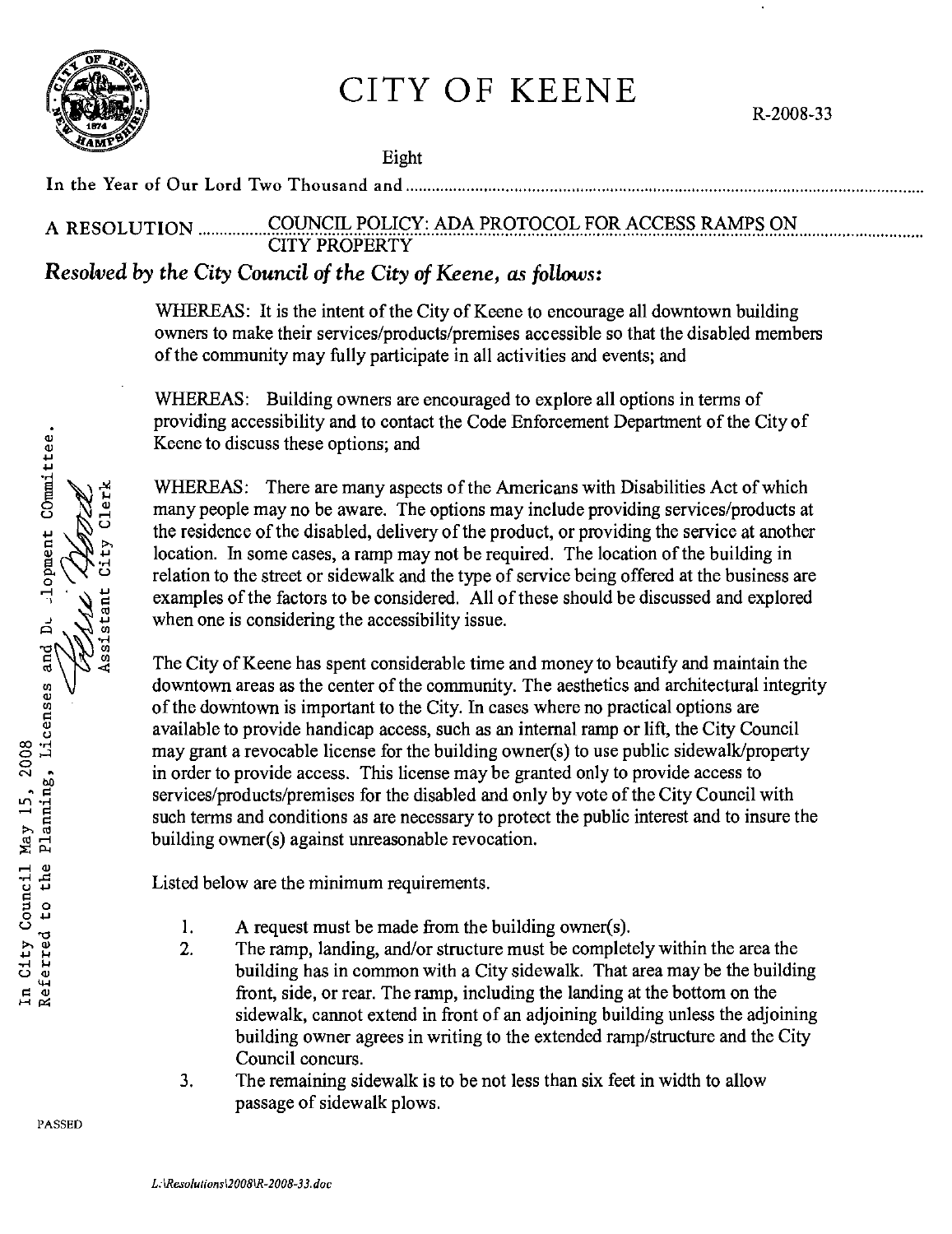- 4. The ramp structure is to be concrete. The structure/ramp side(s) is to be of concrete/masonry/stone and fit architecturally with the buildings in the area. The railing/handrail is to be metal.
- 5. The building owner(s) assumes all maintenance, including snow and ice removal.
- 6. The building owner(s) of all affected properties will execute and record at the Registry of Deeds an indemnification agreement that runs with the property.
- 7. The building owner(s) is to maintain a liability insurance policy which covers the ramp/structure and names the City as a coinsured.

1 1 de (regent)

Commerciale Passed: May 7, 2009  $\begin{pmatrix} \ \ \end{pmatrix}$   $\qquad \qquad$ A true copy; attest  $\sim$ 

City Clerk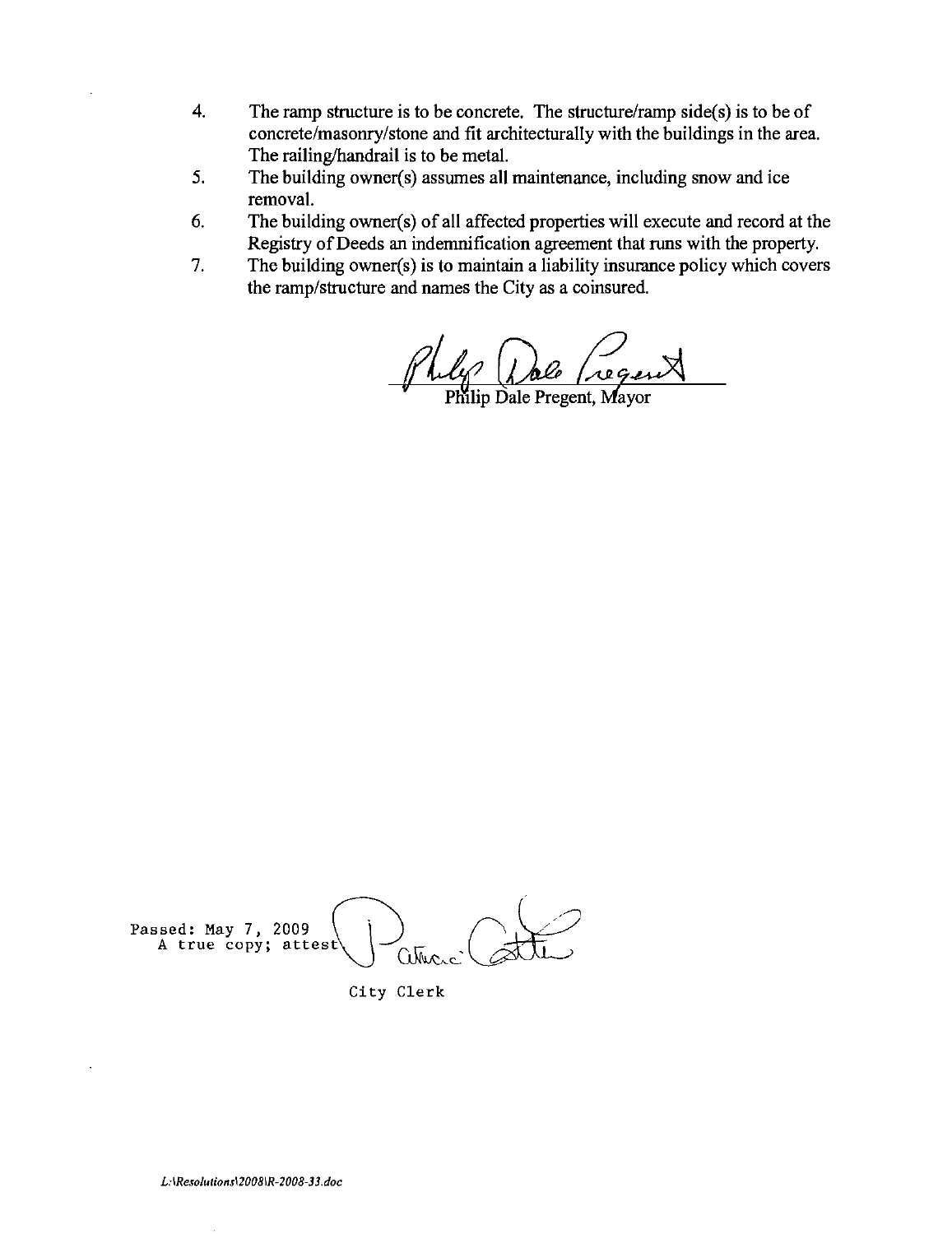City Clerk

#### City of Keene New Hampshire

April 22, 2009 In City Council May 7, 2009<br>The report was filed into the redord. April 22, 2009<br>The report was filed into the redord:<br>TO: Mayor and Council Maximum Council City Clerk

FROM: Planning, Licenses and Development Committee

#### SUBJECT: RESOLUTION R-2008-33: Council Polley: Protocol for Access Ramps on City Property.

On a vote of 4 to 0, the Planning, Licenses and Development Committee recommends the adoption of Resolution R-2008-33 Relating to Council Policy - Protocol for Access Ramps on City property.

m. Anney

Background:

Medard Kopczynski, Assistant City Manager/Code Enforcement Director addressed the Committee. He explained that this issue concems residents encumbering City property to construct entrance ramps for accessibility by the handicapped, and the issue was whether this was considered a license or a lease.

Assistant City Attomey Leon Goodwin noted stated that the City Attomey had reviewed this matter and determined that there was not a great deal of difference between issuing a license to encumber City property for this purpose as opposed to a lease agreement. He added that the Resolution, as proposed, would require City Council approval as well as the signing of a revocable license and indemnification agreement.

Councilor Duffy made the fullowing motion which was seconded by Councilor Philips:

On a vote of 4 to 0, the Planning, Licenses and Development Committee recommends the adoption of Resolution R-2008-33 Relating to Council Policy - Protocol for Access Ramps on City property.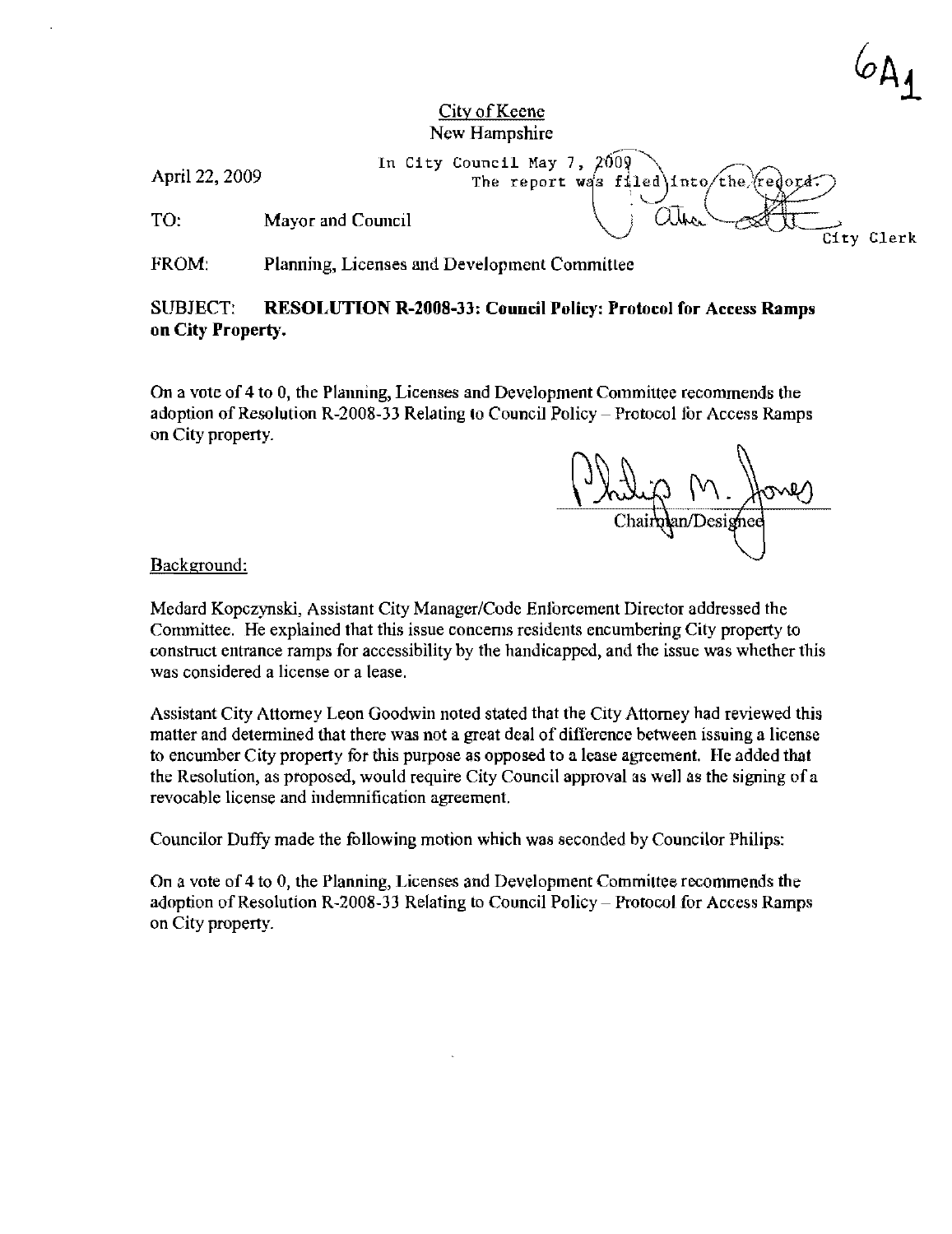**City of Keene New Hampshire Code Enforcement Department** 

|          |                                                         | In City Council May 15, 2008              |  |
|----------|---------------------------------------------------------|-------------------------------------------|--|
| Date:    | May 2, 2008                                             | The memorandum was filed into the record. |  |
| To:      | Patty Little City Clerk                                 | Telle Word                                |  |
| From:    | MK. Køpczynski, Assistant City Manager/ Health Director |                                           |  |
| Subject: | Policy Review                                           |                                           |  |

#### **Recommendation:**

Re-adopt Policy CP-Land-006

#### **Background:**

This policy was created to provide guidance for the use of city property in the downtown, and to create reasonable licensing procedures that allow ADA compliant ramps to be constructed. The policy is the licensing procedure that sets the parameters of use and the licensing requirements to building access to buildings and that create an encumbrance of the city sidewalk. This provides a mechanism that would not otherwise be possible to provide access to bUildings for the disabled.

CC. John Maclean, City Manager

 $661$